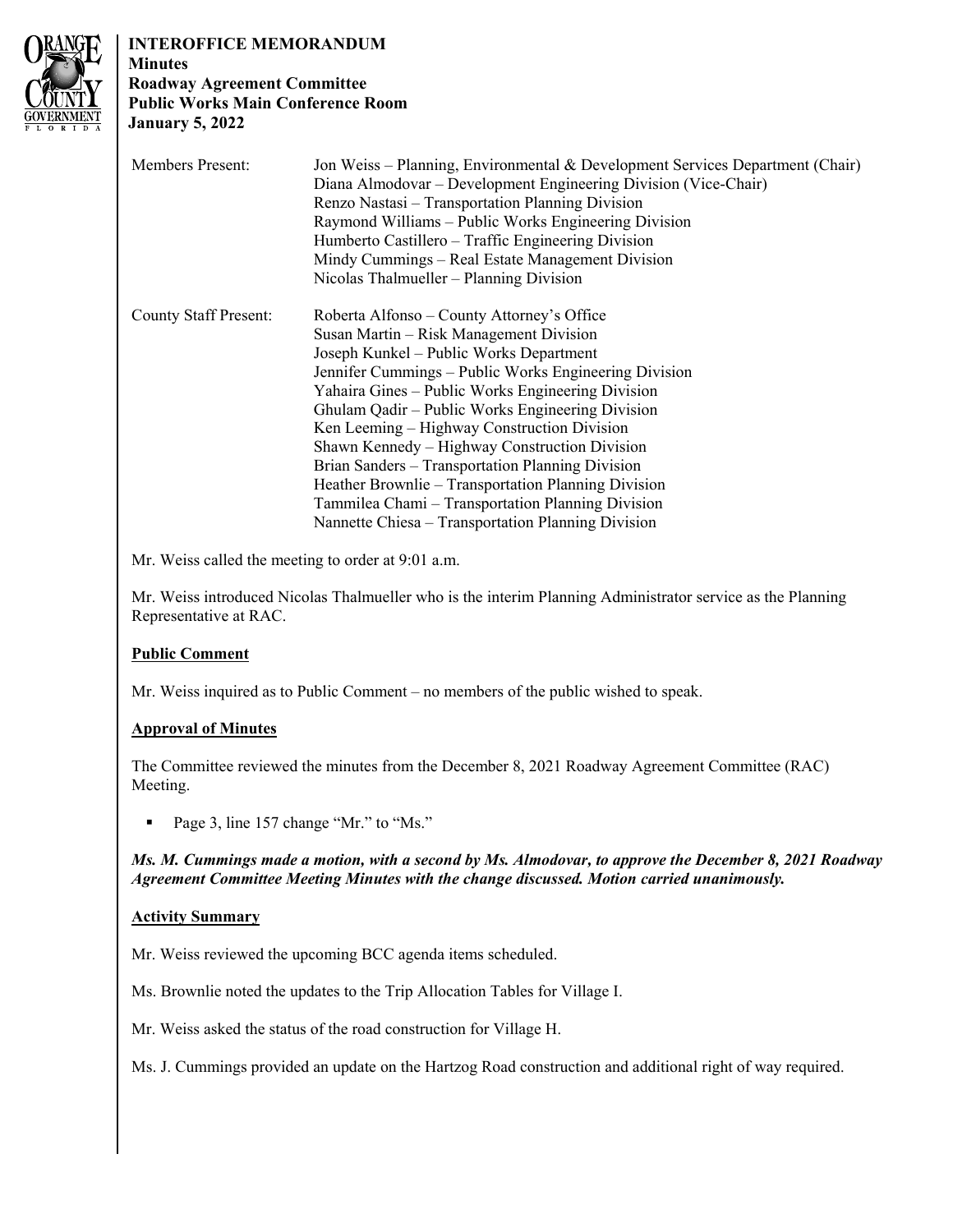Roadway Agreement Committee – Meeting Minutes January 5, 2022 Page 2

#### **RAC CONSENT AGENDA ITEM:**

#### **Chick-Fil-A Lake Buena Vista #4907 Proportionate Share Agreement**

Road Affected: Vineland Avenue and Winter Garden-Vineland Road Present: None Previous RAC: None County Staff Present: None

#### *Ms. M. Cummings made a motion, with a second by Mr. Nastasi, to approve the Proportionate Share Agreement for Chick-Fil-A Lake Buena Vista #4907 as presented. Motion carried unanimously.*

#### **RAC NON-CONSENT AGENDA ITEM:**

**Hamlin SW Medical Office Building D Proportionate Share Agreement** 

Road Affected: Avalon Park/CR 545 Present: Jim Willard Previous RAC: None County Staff Present: None

*Mr. Williams made a motion, with a second by Ms. M. Cummings, to approve the Proportionate Share Agreement for Hamlin SW Medical Office Building D as presented. Motion carried unanimously.*

#### **RAC DISCUSSION ITEM:**

#### **Fieldstream PD (No Action Required)**

Road Affected: Lake Underhill Road Present: Michael Wright, Angel De La Portilla, Scott Batterson, Dave Brim, Bob Paymayesh Previous RAC: None County Staff Present: Joe Kunkel, Shawn Kennedy, Ken Leeming, Brian Sanders, Ghulam Qadir

Mr. Wright provided an overview of the project for redevelopment of the Fieldstream PD.

Community consensus is that road improvements are needed. Webpage created for the project and email blasts sent often.

Mr. Wright is looking to mirror the Kirkman Road Agreement, and is seeking to construct a 4-lane section of Lake Underhill Road while including a financing component. The plan significantly reduces the County's obligation to construct a portion of Lake Underhill Road. MMI is seeking a commitment from the County for funding.

Meetings with County Staff have been held over the course of many months regarding this \$28 Million Dollar Project.

MMI will undertake the risk of excavating the site and reconstructing the roadway and will have an impact fee obligation of \$9 Million Dollars to construct 1500 multi-family units.

MMI to pay upfront costs and County to reimburse at later date (over 10-15 years) through various funding mechanisms.

Mr. Wright has communicated with the various subdivisions surrounding the project and six subdivisions approve of the project if the road is reconstructed. The HOAs are also in favor of roundabout placement along the project and willing to dedicate the necessary right-of-way as needed.

Mr. De La Portilla was uncertain of the need to be before RAC as there are a series of agreements needed to be prepared prior to the Comp Plan Approval Hearing for Rezoning.

Mr. Weiss confirmed RAC is the appropriate forum for the Roadway Agreement since it will outline roadway construction, risk management issues, proportionate share provisions, and right-of-way considerations for the project.

Mr. Castillero stated a temporary roadway needs to be constructed, so Traffic Engineering needs to weigh in on the MOT. No opportunity to detour so construction phasing will impact Community while MOT is underway.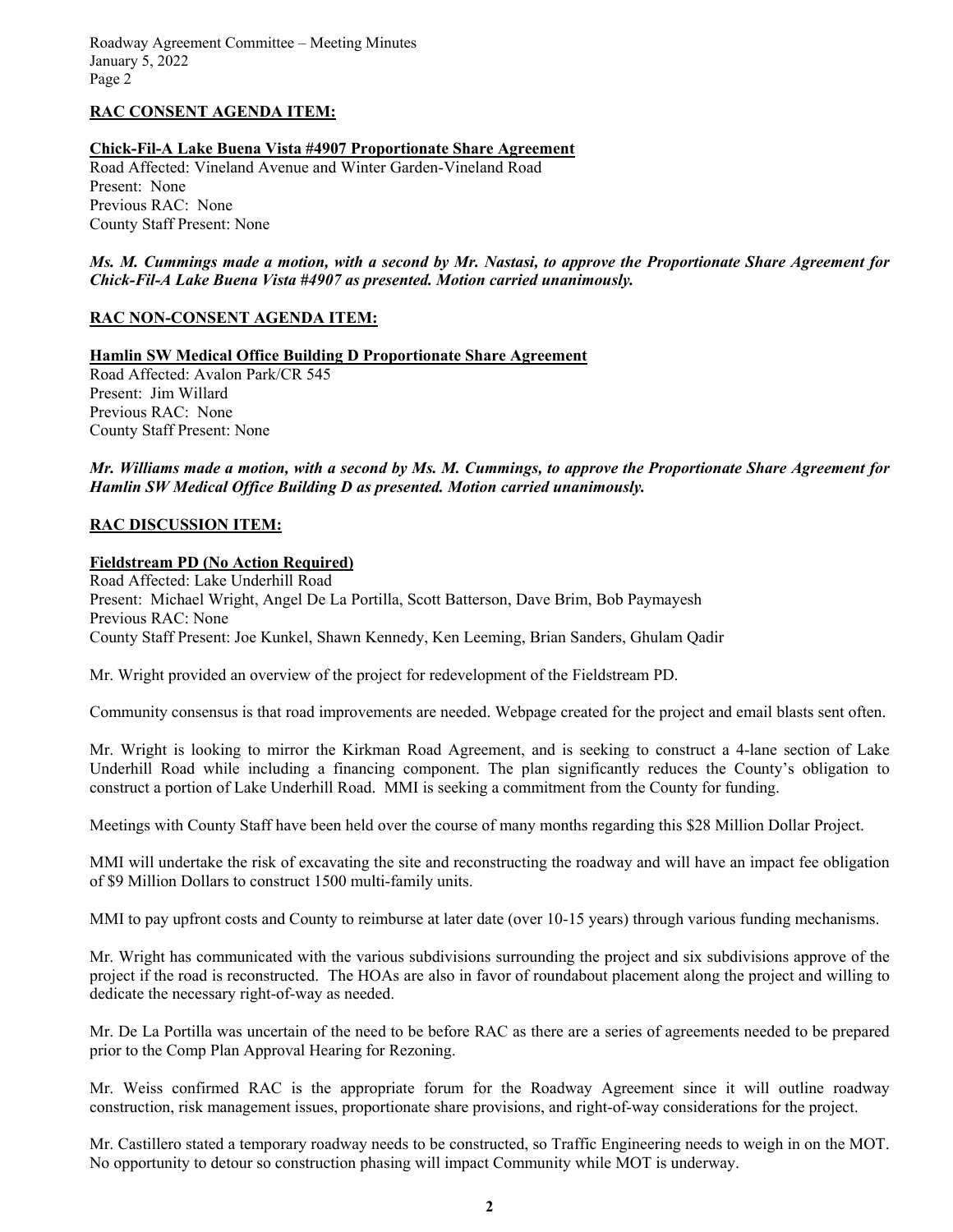Roadway Agreement Committee – Meeting Minutes January 5, 2022 Page 3

Mr. Weiss stated the agreement may be ready by late Spring/Summer. Mr. Wright stated that the contract to purchase agreement expires at the end of June and would like to see the agreement go through RAC and BCC before then.

Mr. Williams stated that the agreement templates are being updated and are currently under Committee review.

Mr. Williams provided an overview of County obligations on Lake Underhill Road:

- RCA for 4-laning of Lake Underhill Road was completed in 2010
- Current limits of the 60% Design underway are Dean Road to Rouse Road
- \$26 Million budgeted in CIP (\$14 Million of that is for this segment)
- Triple Barrel Culvert and Double Barrel Culvert included

Mr. Williams requested that the applicant design and permit the entire limits of CIP project and then the County will construct the portion of the road segment not included with the Fieldstream MMI proposal. Orange County Engineering approval over the design process is needed and County wants approval of the consultant for the Design.

Roundabouts were not included in the original RCA Study. This would require that the RCA Study be updated as part of the design. Sidewalk design standards have changed over time so the sidewalks need to be wider than in 2010 and need a multi-purpose path on one side and a six-foot sidewalk on the opposite side. Community input and BCC approval will also be required which will take 9-12 months. Additional ROW may be identified through the update to the RCA Study.

Mr. Wright stated they will minimize the right of way needed by lowering the elevation for the roadway.

Mr. Castillero stated roundabouts can be used for traffic calming, but will require a Design Engineer familiar with FDOT guidelines and will need to have FDOT complete a peer review of each roundabout proposed to be constructed.

Mr. Nastasi stated there is a Scope of Services for the RCA Study Update. A requirement for the RCA Study Update will be to have SCALE requirements met if additional right of way is needed. The current Design will require additional right of way so SCALE must be met in order to acquire additional right of way if needed.

Mr. Castillero stated that the project needs to include specific lighting for roundabouts. Additionally, the Econlockhatchee Trail improvement is underway, and will have a bottleneck as the 4-lane ends. This improvement also has bike lanes. Mr. Qadir stated that there is a two-thousand feet gap between Dean Road and Econ Trail which will create a backup of traffic in the two-lane section if a 4-lane is not constructed. Mr. Williams and Mr. Weiss agreed this should be included.

RCA Study Update would need to be from West of Dead Road to West of Rouse Road and will need to include both intersections. Mr. Wright stated his interest in using Dewberry as the Design Consultant. The County would find Dewberry acceptable and provide the current Stantec 60% plans and borings and other background information to Dewberry to utilize. The RCA Study Update will need to be finalized before Orange County can review any Design plans.

Ms. M. Cummings asked a question about the funding. Mr. Wright is working with Fred Winterkamp to acquire bonding.

Transportation Impact Fees to be pipelined into this project and CIP funds would be utilized to repay the Developer. Deal Points need to be worked out. Mr. Weiss requested a calculation page showing potential impact fees and RCA, Design, Construction Cost, and then the Proportionate Share for this project. A CEL application will be required with a revised traffic study.

Form for Agreement to be worked through at RAC and also need ownership documents and Agent Authorization Form. HOA participation and approval will be needed. Ms. M. Cummings stated a review of HOA documents will be required.

Mr. Castillero asked for a Public Information Officer (PIO) to be available for duration of the project. Ms. Almodovar stated it is very important to keep the Commissioner's Office informed and regular reporting is needed. Mr. De La Portilla stated the Commissioner wants to hold a community meeting before adoption of the Comp Plan Amendment.

4 E's needed for Maintenance of Traffic ("MOT") (and MOT must meet the existing capacity of the current roadway): -Engineering (Access issues with businesses will need to be worked out in advance)

-Education (Community outreach)

-Enforcement (Sheriff's Office to be on site)

-Emergency Management Services (also worked out in advance)